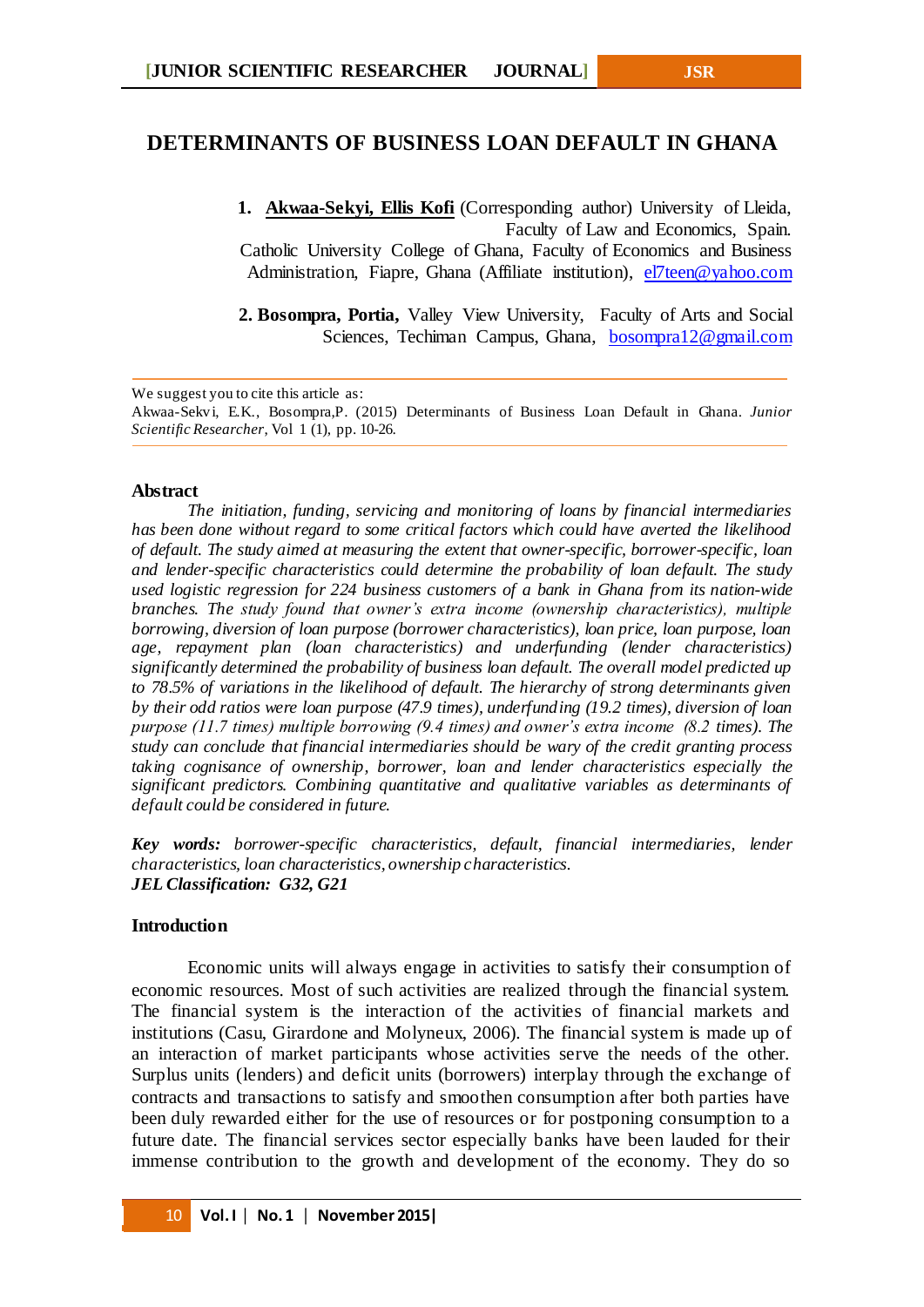mainly by extending credit to economic units (individuals, households, firms and governments). Apart from the traditional credit granting role of banks, they accept deposits, offer money transmission functions, offer business advisory services, help in implementing central bank monetary policies (Mishkin, 2006), acts as money-changers performing underwriting and brokerage functions (Madura, 2008). Banks have been seen to have superior informational economies which enable them to overcome the problem of information asymmetry which be-devils financial intermediation. In order to safeguard investments and ensure confidence in the financial system, central banks and international bodies recommend prudent measures in the conduct of business. The recent financial crisis has heightened the call for financial market discipline the greatest of which include loan default. The problem of loan default is prevalent in the US (Ghosh, 2015), Europe (Jiménez, Lopez, and Saurina, 2013) and other advanced economies (Fukuda, Kasuya, and Akashi, 2009) because the occurrence is a major contagion to the unsuspecting economic units who might have nothing to do directly with it.

A critical look at most bank balance sheets suggest that loans single-handedly support the greatest proportion of the bank's uses of funds (assets). At the macro level, loans and advances constitute 31.3% of total bank assets in Ghana (Bank of Ghana Annual Report, 2014). In emerging economies where banking activities don't seem to be very much deepened and diversified, banking activities and products mainly centre on loans and advances. This situation places heavy reliance on loans for bank revenues and expectations from shareholders. It is also seen that business clients have very large loan portfolios as compared to individual clients. Thus banks have greater incentives to make funding opportunities available to business clients and some banks have departmentalized a section that concentrates on dealing with business customers. These dynamics leave the banks with no option than to be extra cautious in the origination, funding, servicing and monitoring of business clients during the loan granting exercise.

In economies where the private sector is vibrant, there is the tendency for the creation of jobs and possible increase in GDP. This has been the success story behind most developed nations and governments in emerging economies are leaving no stone unturned to develop a vibrant private sector to support their economies. The successes of private businesses have thrived on meeting their financing needs of which the greatest proportion comes from banks (Dixon, Ritchie, and Siwale, 2007). More often than not, bank loans go bad, the cause of which is attributable to a mix of bank-specific factors, borrower characteristics and other macro-economic factors (Louzis, Vouldis and Metaxas, 2012). Such factors go a long way to increase the likelihood of loans default. When financial institutions take cognisance of these factors, cases of default which is attributable to such factors can be eliminated completely. Most research on default have focused on individual type of customers but it is about time business clients are also given the attention they deserve since they contribute so much to grow the economy.

The menace of loan default has attracted the intervention of international organizations and institutions through the Basel Committee on Banking Supervision (Basel I, II, III). The committee requires that, banks should have risk management committees, standardized procedures and acceptable ways of granting credit. The reliance of these risk-based approaches do not provide a panacea to loan default but some level of due diligence on the part of financial institutions and not being oblivious of research empirical factors that provide incentive for default. Borrower characteristics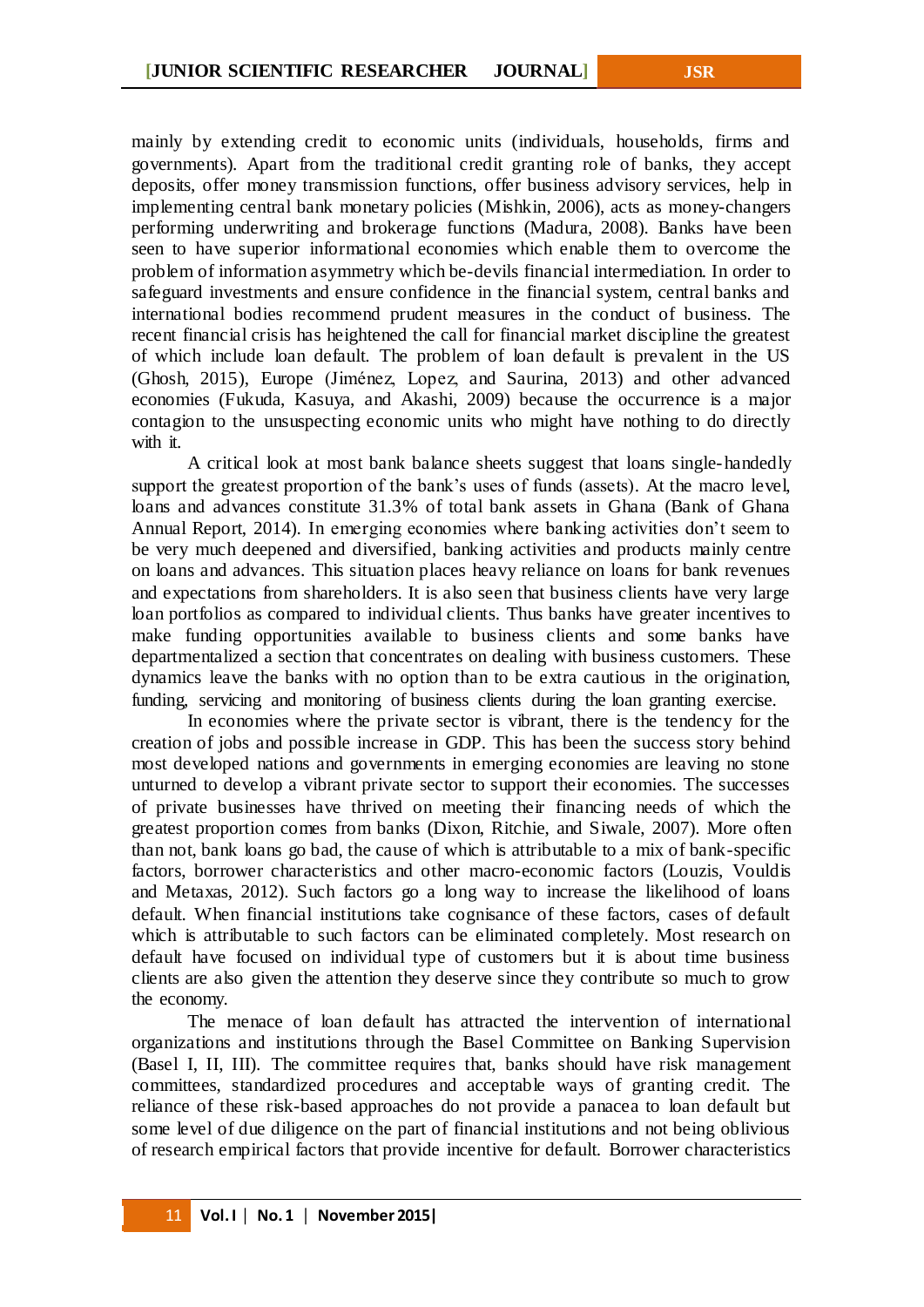has been found to have significant effect in determining the probability of default (Knapp and Seaks, 1992). The study by Knapp and Seaks was about individual personal loans. Jimenez and Saurina (2003) found that collateralized loans have higher probability of default. The same was found for close bank-borrower relationship by the authors. According to them, a close bank-borrower relationship increases the willingness to take more risks. The initiation, funding, servicing and monitoring of credit creates opportunistic tendencies of the parties involved (borrower and lender). There is usually an incentive for ex-post moral hazard issues that endangers the theory of financial intermediation (Andrieş, 2009). The studies by various authors who used non-performing loans as proxy for default in Europe concentrated on macro level factors very interesting results (Khieu, Mullineaux, and Yi, 2012; Makri et al., 2014; Messai and Jouni, 2013). The need for similar studies in emerging economies is very paramount. In cases where studies have done in developing economies, the concentration has been on individual or household clients (Awunyo-Vitor, 2012). The current study aligns with studying emerging economies but approaches it from business client's perspective. This is because the development of the private sector has incentive to boost economies through the creation of jobs and improvement in living standards of the people (Ghana Banking Survey, 2013).

With about sixteen branches operating nation-wide, the bank used for the study has operated as a universal bank for over eight years. The bank varied diversified products for its individual, business and corporate clients in and outside Ghana. The bank has a core mission to expand business development through financial intermediation in the best way possible to impact lives in emerging economies through customer-centric and shareholder value maximization. The rest of the section is organized into background, methods, analysis and results and conclusions.

## **Background**

This section of the write-up covers a description of the Ghana banking industry, theoretical framework for the study, factors that have the probability of causing loan default.

## *Banking industry in Ghana*

The regulator of banking business in Ghana (Bank of Ghana) introduced the universal banking concept in September 2003 and banks have since diversified their portfolios and activities to make them financial super markets. The banking industry in Ghana consists of 27 universal banks dominated by foreign ownership. The breakdown of banks and their market shares for the past three years can be found in Table No.1.

| Table IVO.I Dailly Ownership Source and market share uistribution |                  |              |        |              |        |              |  |  |
|-------------------------------------------------------------------|------------------|--------------|--------|--------------|--------|--------------|--|--|
|                                                                   |                  | 2012         |        | 2013         | 2014   |              |  |  |
| <b>Banks</b>                                                      | Market<br>Number |              | Number | Market       | Number | Market       |  |  |
|                                                                   |                  | share $(\%)$ |        | share $(\%)$ |        | share $(\%)$ |  |  |
| Foreign:                                                          | 14               | 55           | 14     | 58.2         | 14     | 53.9         |  |  |
| Europe                                                            |                  | 20.1         | 3      | 18.1         |        | 15.7         |  |  |
| Pan Africa                                                        | 10               | 34.5         | 10     | 39.7         | 10     | 37.8         |  |  |
| Others                                                            |                  | 0.4          |        | 0.4          |        | 0.4          |  |  |
| Domestic:                                                         | 12               | 45           | 12     | 41.8         | 13     | 46.1         |  |  |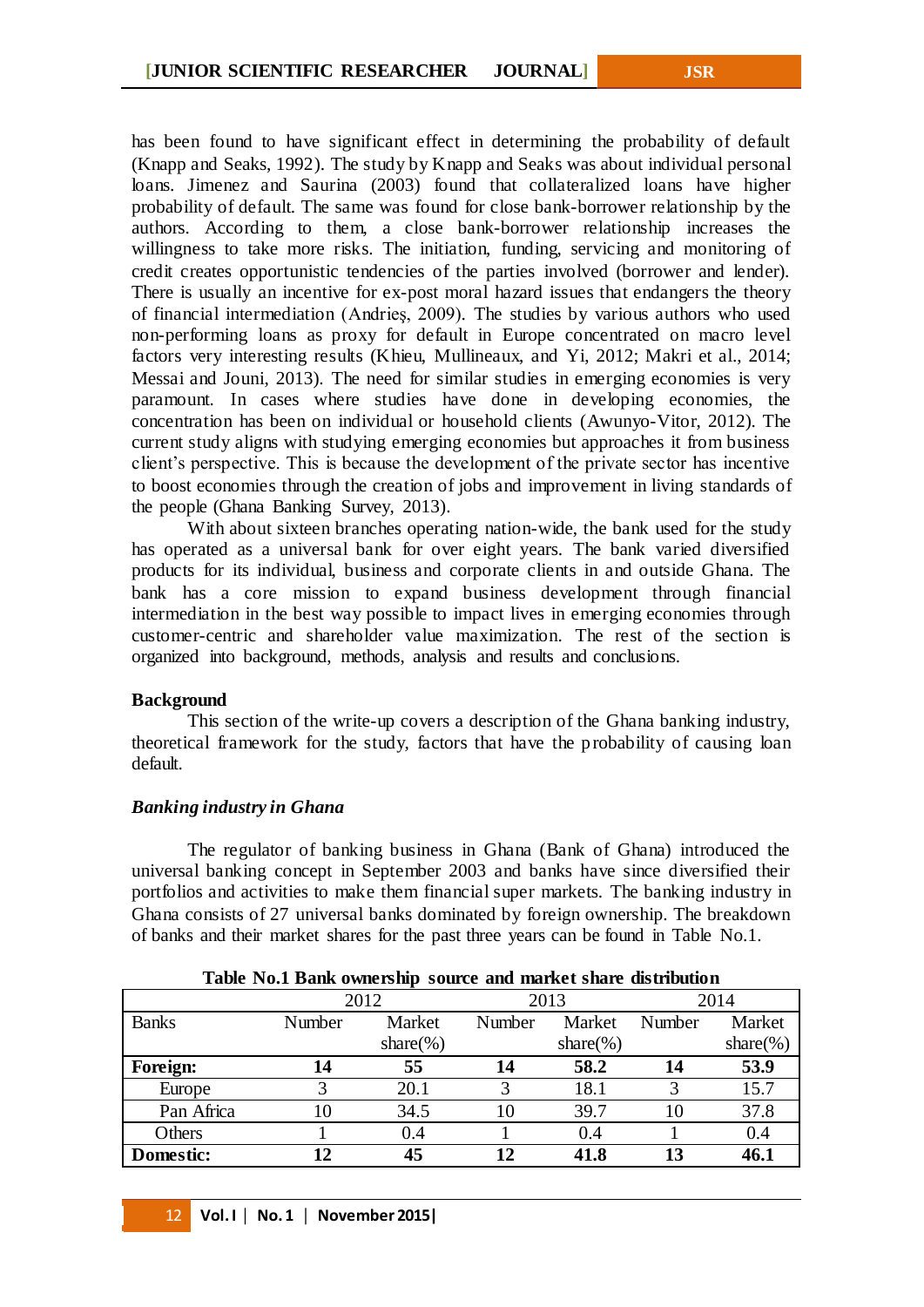| State-owned  |    | ററ റ<br>44.0                    | ັ              | 18.3                   |                                                |
|--------------|----|---------------------------------|----------------|------------------------|------------------------------------------------|
| Private      |    | $\cap$ $\cap$<br>44.4           |                | $\cap$ $\cap$<br>ر. رے | $\mathcal{L}$<br>$\overline{a}$ $\overline{b}$ |
| <b>Total</b> | ZU | 100                             | 26             | 100                    | 100                                            |
|              |    | $\sim$ $\sim$ 1<br><sup>n</sup> | 1 <sub>n</sub> |                        |                                                |

### *Source: Bank of Ghana Annual Report 2014*

The ownership structure exposes the banking industry to shocks from parent countries and international financial system especially with regards to counterparty relationships. The industry has close relation with allied support systems like credit reference bureaus and collateral registry which help minimize potential loan defaults (Bank of Ghana Annual Report, 2014). Credit in the form of loans and advances has been progressive in the past years with the year 2014 recording a 40% increase from the previous year. Figures from the Bank of Ghana Annual Report (2014) indicate that total credit to the private sector increased from 28.6% in 2013 to 42.3% in 2014.

#### *Theoretical framework*

Loan default, credit risk, non-performing loans are expressions with same connotation described as among the biggest source of bank worries (Al-Tamimi and Al-Mazrooei, 2007; Haq, 2010); Mamiza Haq, Faff, Seth and Mohanty, 2014). Default is the likelihood that a borrower misses payment or does not meet the conditions of an agreement or indenture (Sobehart, Keenan and Stein, 2001). Loan default has been reported in many economies including advanced (Fukuda et al., 2009); (Jiménez et al., 2013); (Saurina and Jimenez, 2006) and the consequences have been unpleasant. Excessive cases of loan default impair the reputation of the bank (Haq et al., 2014). Research on loan default has been approached by different authors from several perspectives. Among the theories used include the financial accelerator theory used by Bernanke and Gertler (1995) and Kiyothaki and Moore (1997). Life-cycle consumption theories used by Lawrence (1995) as theoretical framework have been applicable to individual consumer type of loans. The theoretical support for the study is derived from the theory of financial intermediation and agency theory. According to Casu et al. (2006), the theory of financial intermediation answers the question of 'why do banks exist?' Twentieth century researchers on the theory of financial intermediation have chastised the theory's basis for explaining the invaluable role of financial intermediaries in reducing the cost of transactions and information asymmetry (Andrieş, 2009; Claus and Grimes, 2003; Scholtens and van Wensveen, 2003). They argue that the advent of technology, deregulation and deepening financial markets reduce intermediation costs thus making financial intermediaries useless. Scholtens and van Wensveen contend that financial intermediaries do not create value as being touted and thus the theory fails to provide satisfactory reasons for the existence of financial intermediaries. The problem of loan default has exacerbated (Haq et al., 2014) and lenders have not been unquestionably efficient even with the advent of sophisticated technology, heavily deregulated financial environment and the existence of efficient financial markets. According to Casu et al. (2006), banks exist for five main reasons thus describing their core functions for which they are seen to have superior advantage as compared to direct finance where there are no intermediaries. These functions are: delegated monitoring, liquidity transformation, information production, consumption smoothing and commitment mechanisms. The dynamics of market activities, participants and sophisticated demand for finance calls for some dynamism in the traditional view of the theory of financial intermediation (Andries, 2009). Indeed transaction costs and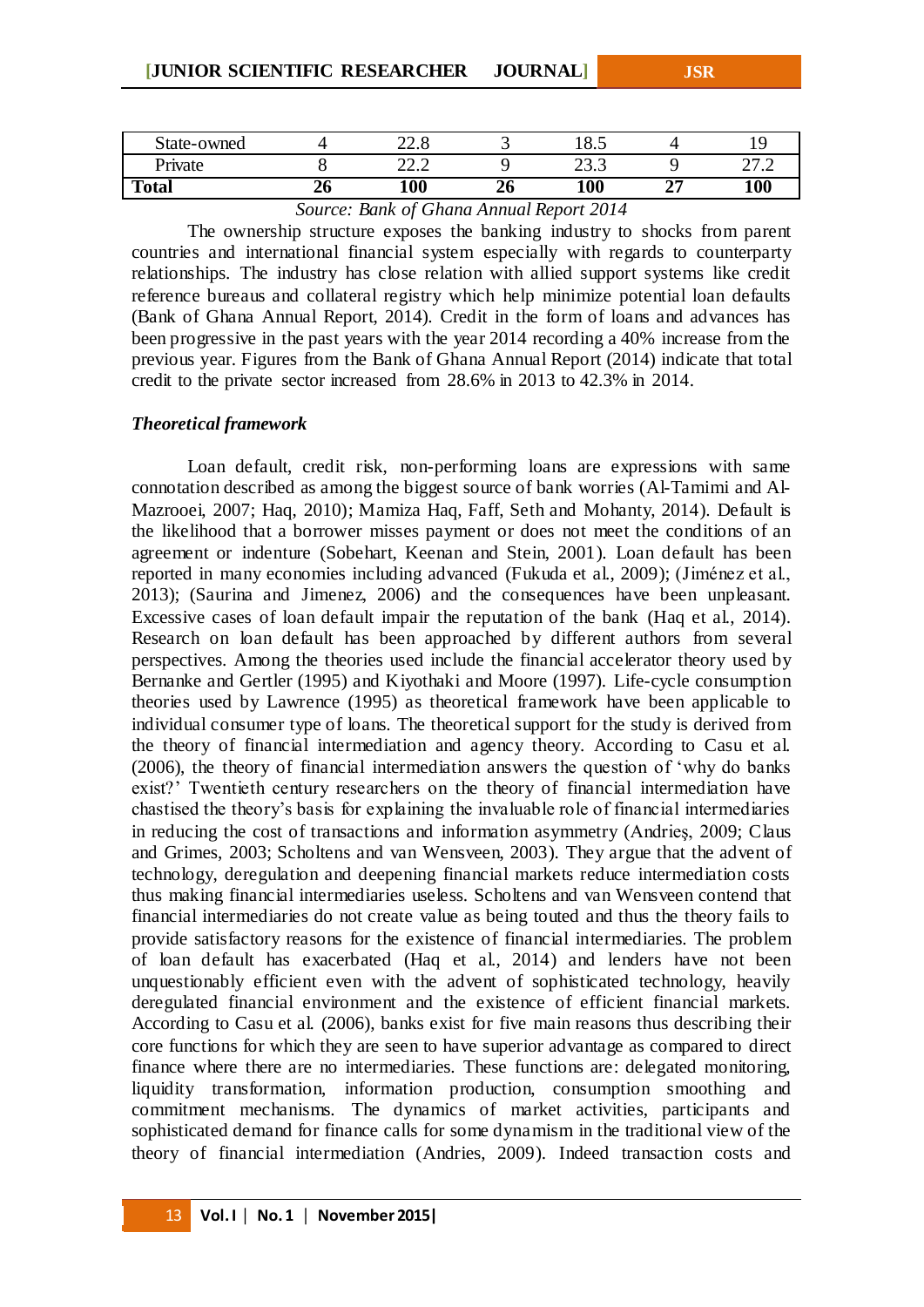information asymmetry have been minimized through financial intermediaries (Claus and Grimes, 2003), but the issue of who monitors the intermediary creates an incentive to take a second look at the traditional theory (Claus and Grimes, 2003). When the financial intermediary exploits its informational economies, the tendency for the a gency problem is eminent in favour of the lender (Andrieş, 2009). Such incentives could motivate reckless credit granting processes (Haq, 2010), which could lead to swelling non-performing loans which endangers confidence in the financial system (Jiménez et al., 2013). The current study aligns with the theory of financial intermediation, but takes cognisance of the agency theory and possible exploitation of information asymmetry (Bolton and Freixas, 2000). To this end, lender and loan-specific factors have been explored so that a more holistic approach is given to address the issue of default which is a menace and believed to be the cause of major global financial crises (Cornett, McNutt, Strahan, and Tehranian, 2011; Ivashina and Scharfstein, 2010).

### *Factors leading to loan default*

The issue of loan default should not be mistaken for a deliberate act. There might be genuine reasons beyond the control of the borrower which might lead to default. Brehanu and Fufa (2008) classified them as voluntary and involuntary causes of loan default. However, the interest of this study is to delve into those factors which are avoidable and traceable to the borrower or lender. Lending institutions will normally have to assess their capability to grant credit to their clients (Bastos, 2010). This is done by giving due consideration to the credit-worthiness of clients, availability of funds for onward transmission, adequacy of borrower collateral and existing regulations regarding the granting of loans by internal and external regulators (Barry, Mann, Mihov and Rodriguez, 2008). The probability of loan default is caused by many factors which could be clustered together as borrower characteristics, lender characteristics and loan characteristics (Abid, Ouertani, and Zouari-Ghorbel, 2014; Glennon and Nigro, 2005; Ghosh, 2015). We include another type of classification based on ownership characteristics, since this study is about business clients.

*Ownership characteristics*: Coravos (2010) reported that the kind of business ownership or ownership structure could bring about default. Usually, sole proprietors are more susceptible to higher default as compared to ownership types with more members. The kind of collateral an owner has, has the probability of causing default (Jimenez and Saurina, 2003). The writers reported positive relation between the owner's collateral and the likelihood of loan default. In cases where the owner has other source of income or any extra income, the possibility of default might be positive (Brehanu and Fufa, 2008). When the borrower has extra income apart from the business source, the tendency for reckless financial management is possible and default might occur. We therefore hypothesize from the above deliberations that:

*H1: Ownership characteristics can determine possible loan default*

*Borrower characteristics*: The location or distance between borrower and lending institution was used as determinant of demand for collateral (Jiménez, Salas and Saurina, 2009), but we try to test it for probability of default. Usually, when the borrower is located very close to the lender, monitoring is easier and might reduce the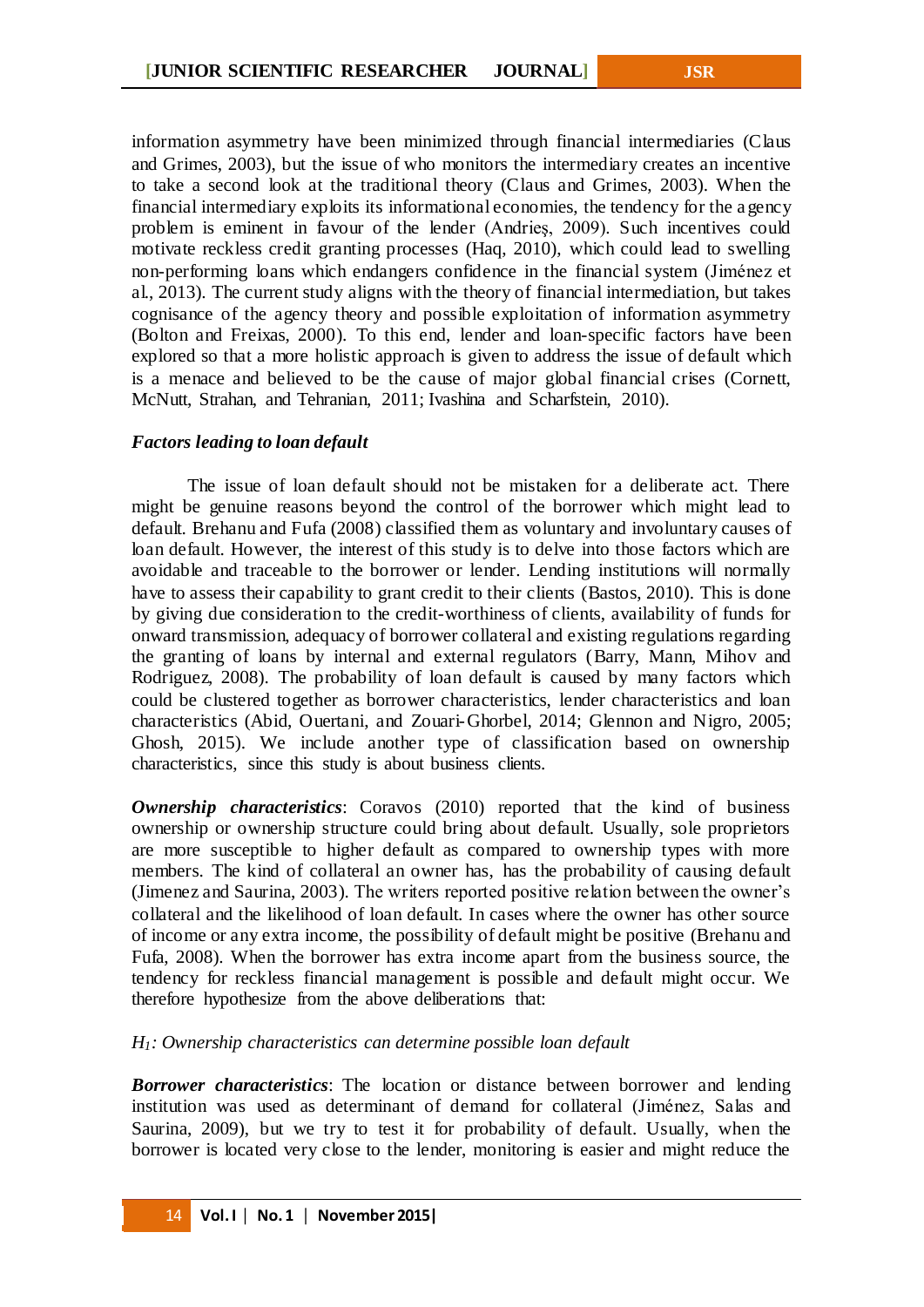likelihood of default. The age of the borrower was also determined by Mokhtar, Nartea, and Gan (2012) as possible cause of default. When the business has been in existence for long, they have enough experience to ensure sound financial management practices which could avert possible default. At times, over reliance on experience leads to financial indiscipline which could result in default. In the work of Mokhtar et al. they found strong positive correlation between multiple borrowing (which they referred to as extra loan) and the probability of default. The same result was found by Jimenez and Saurina (2003). Multiple borrowing increases the stress on the resources of the business which can result in default. The size of the business can determine default. Usually, small businesses default more frequently than large ones (Brehanu and Fufa, 2008). It was reported by Jimenez and Saurina (2003) that the kind of relationship a borrower has with the lender has the tendency to trigger default. They found a positive relation between borrower-lender relationship and probability of default. Borrowers with good relation have disincentive to default especially when the default is borrower-caused. This leads to our second hypothesis that:

## *H2: Borrower characteristics can predict the probability of business loan default.*

*Loan characteristics*: There are several loan-specific factors that can lead to possible default (Foster and Zurada, 2013); (Khieu et al., 2012). The length of time to maturity of the loan described by some authors as loan age, or loan term has the probability of causing loan default. Loans that have longer period to maturity have higher probability of default (Roslan and Abd Karim, 2009). Even though their study was with individual clients within the microfinance industry, their finding is applicable to this current study. Mokhtar, Nartea and Gan (2012) found that the loan schedule could bring about default. Depending upon the frequency with which money flows into the business, servicing of loans should match the timing of the flow of money. It is most advisable for business loans to be serviced in periods less than one month intervals. The purpose of the loan could result in default. When the purpose is mostly different from expanding the business or adding up to direct production or provision of services, default looks very unavoidable (Herrington and Wood, 2003). The price of loan (interest rate) determines the probability of loan default (Salas and Saurina, 2002). The writers found from the Spanish banking industry that interest margin determined delinquency. We therefore hypothesize that:

## *H3: Loan characteristics can determine the probability of business loan default*

*Lender characteristics*: Certain factors that are traceable to the lending institution can bring about default (Abid et al., 2014; Louzis et al., 2012). Faulkender and Petersen (2006) reported that the timing of loan approvals play critical role in the repayment capabilities of borrowers. When loan processing takes unnecessarily long time, borrowers might miss opportunities which might be time-bound and may lead to a diversion of the loan purpose. Herrington and Wood (2003) reported that shortages in the amount applied for by the borrower could bring about default. When financial institutions approve an amount lesser than what the applicant sought for, the purpose for which the loan was intended becomes difficult to accomplish and borrowers might divert the usage of the loan which can result in failure and possible default. The probability of loan default increases when borrowers divert the purpose for which the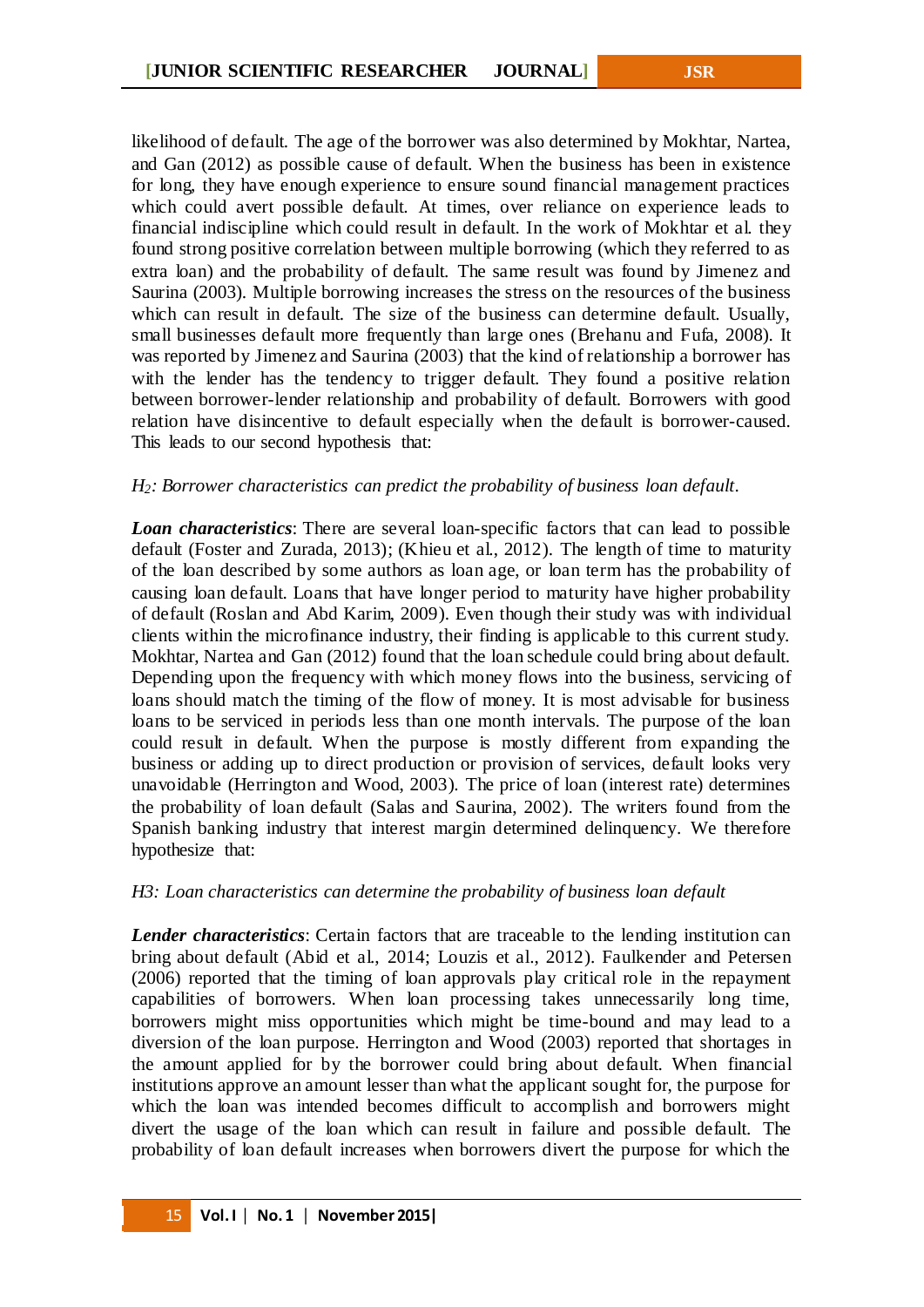loan was sought (Claessend, Krahnen, and Lang, 2005). It is therefore the duty of the bank to ensure that there is evidence of the loan purpose before it is approved. The interest charged which is the known as the price of the loan can increase default probability. Exorbitant interest rates put heavy demands on the borrowing thus making servicing of the loan very difficult. Coravos (2010) reported that high interest rates increase the probability of loan default. In this study, interest is mentioned as loan price. The deliberations above leads to the hypothesis that:

#### *H4: Lender characteristics can lead to business loan default.*

#### **Methods**

Various authors have used different approaches to address the issue of default by approaching the study from either qualitative or quantitative approaches, studying individual clients or business clients, use of secondary or primary data. This study uses primary source of data studying business clients in a quantitative research design. The researchers used a survey design which allowed for careful design and scrutiny of the research instrument as has been emphasized by Robson (2011). Although the study has the attribute of a case study design where one universal bank was studied, the nationwide coverage of the branches allow for variability and possible generalization of the findings. The myriad of research designs employed in this study is to enable the objectives of the study be realized. Among the objectives of the study include determining ownership-specific factors, borrower factors, loan and lender factors that have the tendency to trigger business loan default. These objectives were addressed through the test of four hypotheses which are stated below:

 $H_1$ : Ownership characteristics lead to business loan default

H2: Borrower characteristics lead to business loan default

H3: Loan-specific factors lead to business loan default

H4: Lender characteristics lead to business loan default.

The sample covers eleven branches spread across four regions of Ghana. The sampling techniques were both probabilistic and non-probabilistic strategies. The nonrandom sampling technique was the quota sampling technique where branches with higher number of business clients were given larger participation to reduce possible biases. After determining the number of business clients in a particular branch, random sampling technique was employed to give each business client equal chance of being selected for the study. Systematic random sampling technique was used where a random number was chosen (between 1-10) depending upon the quota given to each branch and the 'n<sup>th</sup>' random number chosen was selected from the loan files till the quota was exhausted. Out of three hundred (300) questionnaires distributed to various business clients of the bank, two hundred and fifty (250) were returned but two hundred and twenty four (224) were fully answered. The fully answered questionnaires were used for the analysis thus representing a response rate of about 75%. We use a binary logistic regression to determine the factors that signal the probability of business loans default. The data was coded into SPSS version 20 and the results analyzed. Most of the predictor variables that had more than two response alternatives in the questionnaire were re-coded in their categorical binary forms to satisfy the conditions for a binary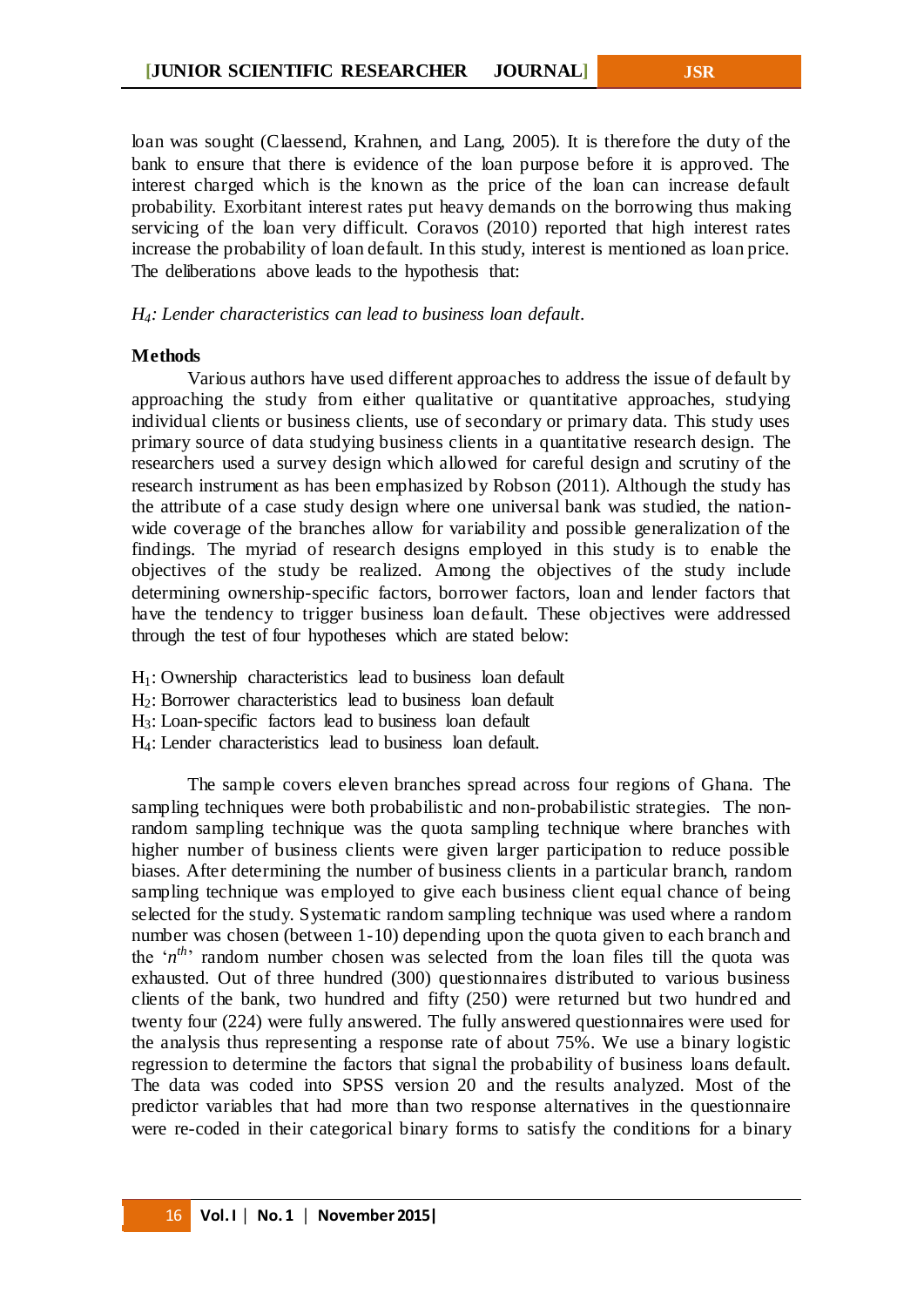logistic regression. The summarized list of variables, their expected signs or directions of influence and their associated authors has been presented in Table No.1. **Table No. 1 Variables and expected signs**

| Table TW. I Variables and expected signs |                 |                                     |  |  |  |  |  |
|------------------------------------------|-----------------|-------------------------------------|--|--|--|--|--|
| Variable                                 | <b>Expected</b> | <b>Author</b>                       |  |  |  |  |  |
|                                          | sign            |                                     |  |  |  |  |  |
| Owner-specific characteristics           |                 |                                     |  |  |  |  |  |
| Ownership type (Business structure)      | $+/-$           | Coravos (2010)                      |  |  |  |  |  |
| Owner's collateral                       | $+$             | Jimenez and Saurina (2003)          |  |  |  |  |  |
| Extra source of income                   | $+$             | Brehanu and Fufa (2008)             |  |  |  |  |  |
| <b>Borrower-characteristics</b>          |                 |                                     |  |  |  |  |  |
| Business age                             | $+$             | Coravos $(2010)$                    |  |  |  |  |  |
| Business size                            | +/-             | Brehanu and Fufa (2008)             |  |  |  |  |  |
| Relationship with lender                 | $+$             | Jimenez and Saurina (2003)          |  |  |  |  |  |
| Multiple borrowing                       | $+$             | Jimenez and Saurina (2003)          |  |  |  |  |  |
| Business location                        | +/-             | Jiménez, Salas and Saurina, (2009). |  |  |  |  |  |
| Diversion of loan purpose                | $+$             | Claessend, Krahnen, and Lang, 2005  |  |  |  |  |  |
| <b>Loan characteristics</b>              |                 |                                     |  |  |  |  |  |
| Purpose of loan                          | $+/-$           | Herrington and Wood (2003)          |  |  |  |  |  |
| Age of loan (term)                       | $+$             | Roslan and Abd Karim (2009)         |  |  |  |  |  |
| Repayment plan/schedule                  | +/-             | Mokhtar, Nartea and Gan (2012)      |  |  |  |  |  |
| Loan price                               | $+$             | Coravos $(2010)$                    |  |  |  |  |  |
| <b>Lender characteristics</b>            |                 |                                     |  |  |  |  |  |
| Underfunding                             | $\pm$           | Herrington and Wood (2003)          |  |  |  |  |  |
| Delays in loan processing                | $\pm$           | Faulkender and Petersen (2006)      |  |  |  |  |  |

*Source: Compiled by authors based on research in November 2015*

## *Model specification*

The logistic probability function is expressed as

(1) 
$$
P(Y = 1) = \frac{1}{1 + e^{-z_i}}
$$

Taking the natural logarithm

(2) 
$$
Z_i = \ln\left(\frac{p}{1-p}\right) = \beta_0 + \beta_1 X_1 + \cdots \beta_n X_n
$$

Using a generalized logistic regression model to include the error term, the logit model for our study is expressed as

(3) 
$$
\ln\left(\frac{p}{1-p}\right) = \alpha_0 + \beta_1 X_1 + \Phi_2 X_2 + \psi_3 X_3 + \lambda_4 X_4 + \varepsilon
$$

where  $ln = the logarithm$  of the likelihood of the event

 $\hat{P}$  = a binomial proportion

 $X =$  explanatory variables

 $\alpha$ ,  $\beta$ ,  $\phi$ ,  $\psi$ ,  $\lambda$  = parameters of the logistic model for constant, ownership characteristics, borrower characteristics, loan characteristics and lender characteristics respectively

We introduce our variables into the general model for a logistic regression as: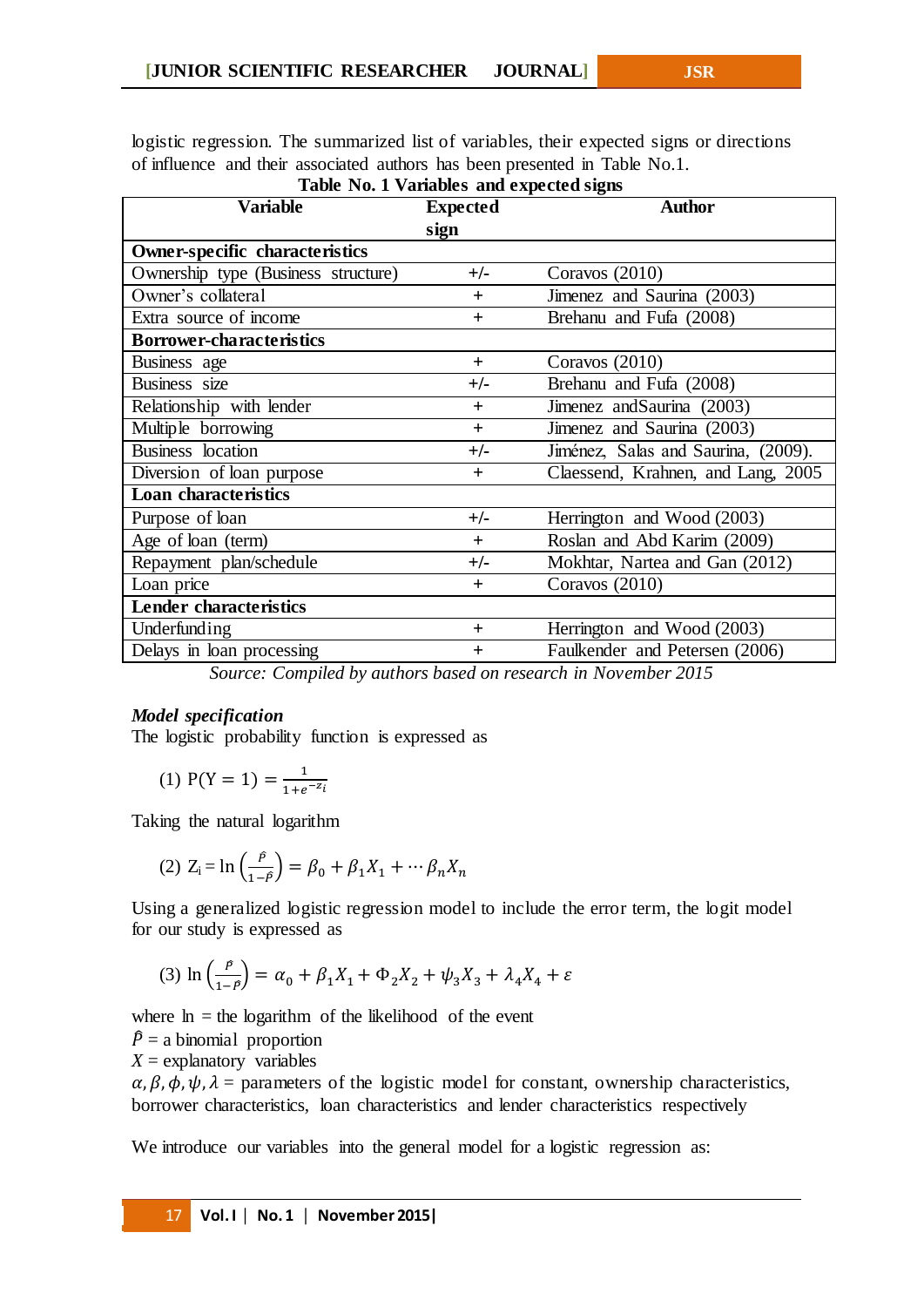(4) P(default)=  $\alpha_0 + \beta_1$  *OwnXtics* +  $\phi_1$  *BorrwXtics* +  $\psi_1$  *LoanXtics* +  $\lambda_1$ LendXtics +  $\varepsilon$ 

Where; default  $= 1$  if a borrower misses a payment contrary to the loan agreement OwnXtics = Ownership characteristics listed in Table No.1  $BorrwXtics = Borrower characteristic s$  $LoanX$ tics =  $Loan$  characteristics lendXtics = Lender characteristics (found in Table No.1)  $\varepsilon$  = Error term Expanding the equation to include all the variables to be estimated;

(5) P(default)=  $\alpha_0 + \beta_1$ OwnTyp +  $\beta_2$ OwnCollat +  $\beta_3$ OwnExtInc +  $\phi_1$ BusAge +  $\phi_2$ BusSize +  $\phi_3$  RelaWitLend +  $\phi_4$ MultBorrow +  $\phi_5$ BusLoc +  $\phi_6$  Diver of Purp +  $\psi_1$  Loan Purp +  $\psi_2$  Loan Age +  $\psi_3$  Repay Plan +  $\psi_{A}$  LoanPrice +  $\lambda_{1}$ Underfund +  $\lambda_{2}$ DelaysinProc +  $\varepsilon$ 

The explanations to the variables can be found in Table No.1

## *Goodness of fit tests*

The Omnibus and Hosmer-Lemeshow tests were run to test the 'goodness of fit' of the model. The H-L test provides a Chi-Square test of whether or not the model is 'adequate fit' to the data. The null hypothesis is that the model is a 'good enough' fit for the data and it is always appropriate that a significance value that rejects this null hypothesis be obtained for a good fit. The test of the predictive power of the set of individual coefficients of the model also known as the 'goodness of fit test' is shown by the Omnibus test. A highly significant value is most preferred. It can be seen that the model is highly significant at 95% confidence interval given significance value of 0.000 (meaning p<0.0005). The Chi-square value is 186.1 with 15 degrees of freedom. This means the model is able to distinguish between respondents who defaulted from those who did not experience default of any kind. A further 'goodness of fit' test is the Hosmer and Lemeshow test which prescribes that a significance value less than 0.05 is an indication of poor fit. The Chi-square value for the Hosmer-Lemeshow test is 12.192 with 8 degrees of freedom and a significance value of 0.143. The significance value is far above 0.05 therefore indicating support for our model.

| Table No.2 Goodness of fit tests                   |            |    |        |  |  |  |
|----------------------------------------------------|------------|----|--------|--|--|--|
| <b>Goodness of fit Tests of Model Coefficients</b> |            |    |        |  |  |  |
| Omnibus test                                       | Chi-square | df | Sig.   |  |  |  |
| Step                                               | 186.102    | 15 | .000   |  |  |  |
| <b>Block</b>                                       | 186.102    | 15 | .000   |  |  |  |
| Model                                              | 186.102    | 15 | .000   |  |  |  |
| <b>Hosmer-Lemeshow test</b>                        | 12.192     |    | $14^2$ |  |  |  |

*Source: Field survey, 2013*

The model is able to accurately predict the correct category which in this case is the probability that a borrower defaults in loan repayment. The result indicates that the model is able to predict by 94.7% accurately that a borrower might default in one way or the other in the repayment. This prediction accuracy shows the sensitivity of the model. The non-defaulters are predicted by 83.8% (Appendix 2) accuracy and this indicates the specificity of the model. The overall accuracy prediction is 91.1% which is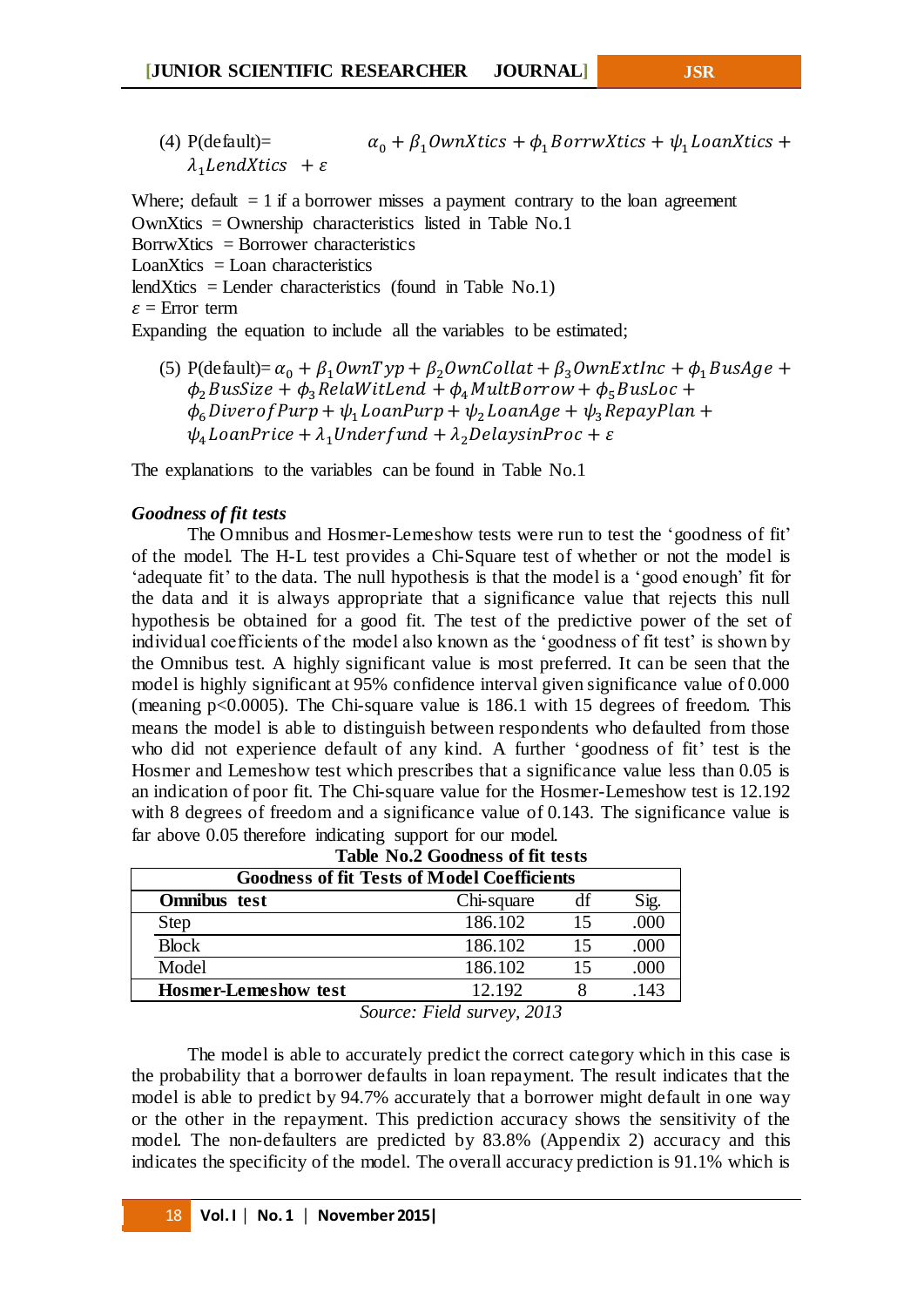very good for a study of this kind. There were weak correlation coefficients (less than or equal to 0.5) in a correlation matrix which indicates the absence of multicollinearity. None of the predictors had correlation coefficients more than 0.5.

### **Results and discussions**

There were 224 business customers studied out of which 67% indicated default of a kind. The binary coding of the variables for the purpose of the logistic regression can be found in Appendix 1. The model summary provides more reliable information usefulness of the general model. The Cox & Snell R Square and the Nagelkerke R Square (Appendix 2) reports on the amount of variation of the outcome variable (default) explained by the model  $(0\rightarrow p^*d<1)$ . These values do not represent the true R square but the pseudo R square statistics since logistic regression does not measure linearity per se. The result indicates that, between 56.4% to 78.5% of variations in the probability of a business client defaulting in loan repayment is explained by the set of ownership, borrower-specific, loan-specific and lender specific variables. Out of the fifteen predictor variables included in the model, nine of them were significant predictors at 95% confidence interval. The significant variables fell under each of the categories of predictors.

Owner's extra income (beta coefficient=2.102; sig=0.006) was the only ownership characteristic that showed significant positive relation with the probability of default. The odds ratio shown under B(EXP) column reports that owner's extra income could determine the probability of default by more than 8 times. The result is not different from that of Brehanu and Fufa (2008) who reported a non-directional relation between the two variables.

There were three borrower characteristics that show significant positive relationships with the probability of default. The size of the business (Wald test=6.833; B=2.023) which were coded as small or large had significance value of 0.009 and odds ratio 7.558 meaning it could predict default as many as over 7 times. Brehanu and Fufa (2008) reported that usually small businesses are potential defaulters than large size businesses. The same is confirmed in this study because about 52% of the businesses involved were small scale types and it is not surprising they show significantly positive relation with default probability. The study again reports that multiple borrowing (Wald test=9.517; S.E=0.726; B=2.241; sig=0.002) show significant positive relation with default probability predicting default probability by about 9times. When customers have loans with other institutions, there is too much pressure and demand on the resources of the business and defaulting becomes an option for such a borrower. Jimenez and Saurina (2003) found same result in their study. Diversion of loan purpose (Wald test=5.568; B=2.461; sig=0.018) showed positive significant relation with default probability and could predict the outcome variable by about 12times. The result is consistent with Claessend, Krahnen and Lang (2005). When loans meant for business expansion are used for other purposes, it is more likely that the motivation to repay promptly will be jeopardized.

All the four loan characteristics variables showed strong significance with default probability. The purpose of loan (Wald test=19.188; sig=0.000; B=3.870) which were coded as for expansion (67.4%) and other purposes (32.6%) significantly determined the probability of loan default with as many 48times prediction determined from the odds ratio (47.944). Herrington and Wood (2003) reported that loan purpose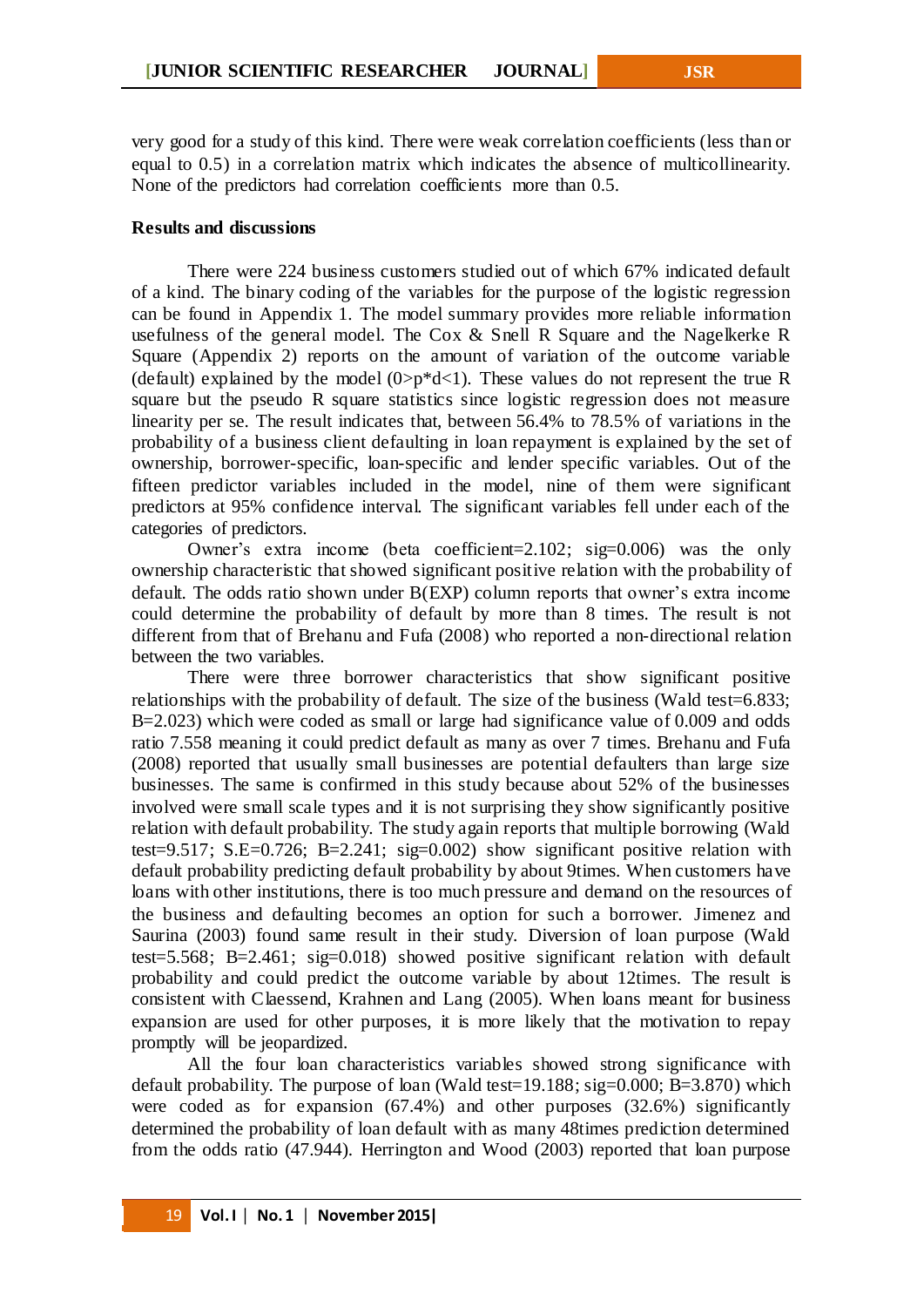can significantly determine the probability of default. We confirm a significant positive relationship from our study. Interestingly, all the other loan characteristic variables reported significant negative relation with probability of default but very low and weak odds ratios less than 1. The result on cost of fund or loan price  $(B = -2.297; sig=0.005)$  is inconsistent with the works (Salas & Saurina, 2002) and Coravos (2010) who rather found a positive relation with default probability. The odds ratio is very low and weak (0.101). The result on correlation coefficient is not surprising, because about 69% of the respondents indicated lower cost of loan, which is contrary to a perceived high interest rate. The respondents indicated that loan age  $(B = -2.001; sig=0.015)$  was of short term (72%) nature meaning it was one year or less. Usually, long term loans are prone to default more than short term ones and since there were more short-term loan respondents, reporting negative marginal effect is not surprising. Again, we find a contrary report by Roslan and Abd Karim (2009) who rather found a positive relation. The repayment plan for business loans should be quite short and regular. We find significant negative relation between loan repayment plan  $(B = -5.090; sig=0.001)$  and the probability of loan default. Mokhtar, Nartea and Gan (2012) predicted a nondirectional relation, but we report a negative relation. Most respondents were paying their loans monthly, a situation which is uncommon with most small scale short term business loans.

The only significant lender characteristic was underfunding (B=2.953; sig=0.000; Wald test=17.183). Usually, during loan assessment, the lender can recommend the approval of loan amount in shortage of the applied sum. This was found to have significant positive marginal effect thereby increasing the probability of default in a direct manner. The odds ratio reports 19times ability to predict default probability. We find consistency with the work of Herrington and Wood (2003).

### **Conclusions**

The study used a logistic regression to predict the determinants of business loan default. Fifteen variables categorized under ownership, borrower, loan and lender characteristics were involved out of which nine determinants were found to be significant. The nine variables fell under all the four broad classifications thus sustaining the alternate hypotheses that ownership, borrower, loan and lender characteristics predicted the probability of loan default. Most bank business customers operate the sole proprietorship ownership structure and the businesses are of small scale nature located not very near to the banks. This calls for effective and constant monitoring in order to minimize loan default thereby making sense of the theory of financial intermediation. Such customers apply for short term loans for the purpose of expanding their businesses. This calls for the design of loan products tailored to meet such needs of business clients. Ownership characteristics, borrower characteristics, loan characteristics and lender characteristics have significant marginal effects on determining the probability of business clients defaulting in the loans applied for. The individual determinants are owner's extra income (ownership characteristics), size of business, multiple borrowing, diversion of purpose (borrower characteristics), purpose of loan, age of loan, repayment plan, loan price (loan characteristics) and underfunding (lender characteristics). The significant determinants of the probability of business loan default when arranged in hierarchy of their predictive strength is as follows: loan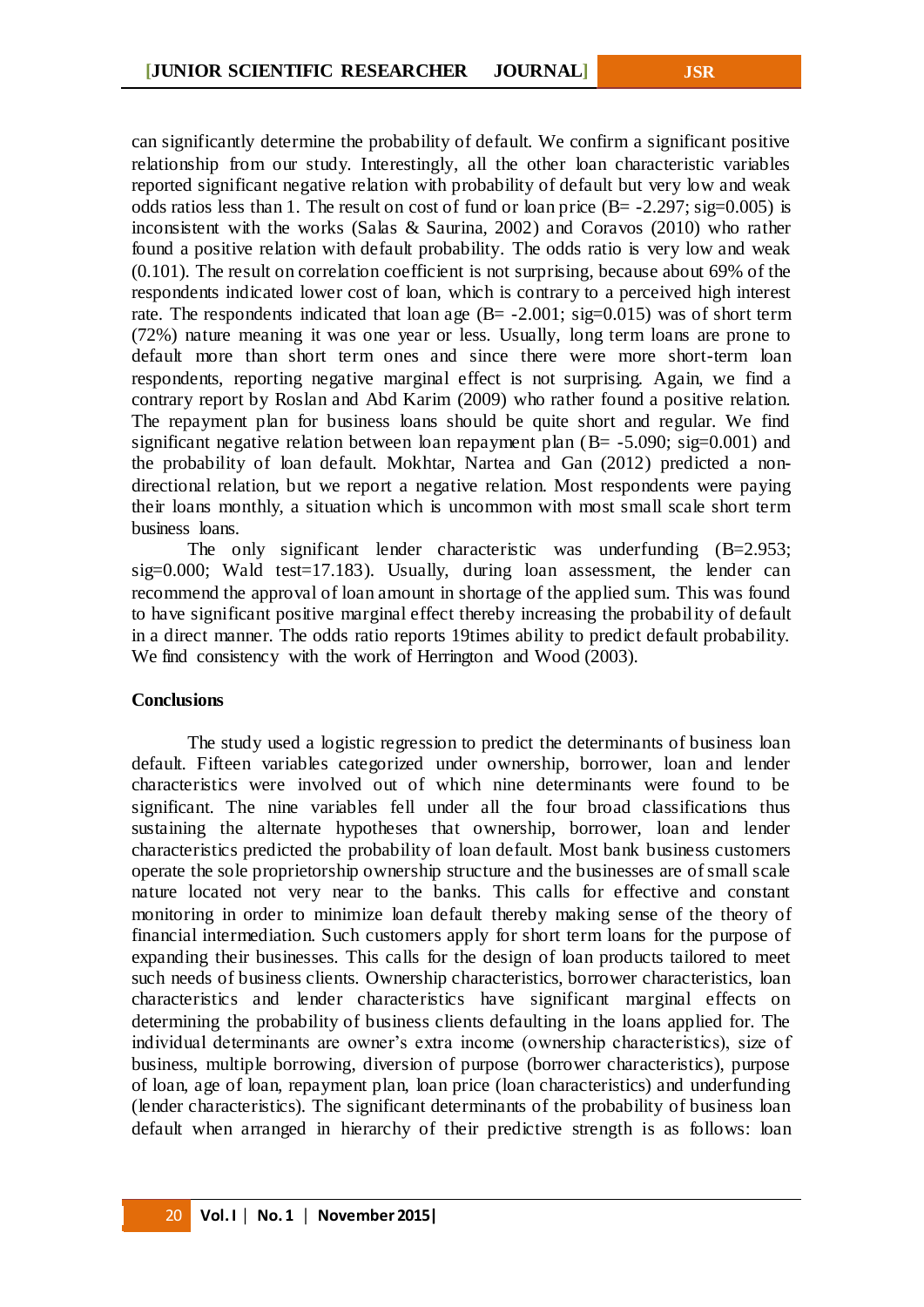purpose, underfunding, diversion of loan purpose, multiple borrowing, owner's extra income, size of business, loan age, loan price and loan repayment plan.

The limitations we can report is the fact that the data was collected two years ago (2013) which could make some of the responses not as current as it would have been in 2015. Again, there was no robust test of multicollinearity but the use correlation coefficients in a correlation matrix. However, this does not cast any doubt about the originality and reliability of the results. The study has implications for financial intermediaries to be very mindful of ownership, borrower, loan and lender characteristics that determine loan default. It is not enough for credit institutions to use credit rating quantitative models alone in financial intermediation. A holistic approach to minimize the loan default is a myriad of approaches including the determinants identified (especially significant ones) and even macro economic factors which could be captured as error term. Bank customers will find this research useful, because being aware of factors that relate to borrowers and observing them profile them as good clients whose loan applications cannot be turned down. This will help make the private sector, seen to be the engine of growth of emerging economies, function fully to contribute to the growth of GDP.

### **Acknowledgement**

We would like to acknowledge the anonymous bank (staff and customers) for responding to the questionnaires and providing vital information for this research. Again, we are grateful to Dr. Jordi Moreno Gené (Univ of Lleida, Spain), Kwame Oduro Amoako (Univ of Canterbury, New Zealand) and Ernest Yeboah Acheampong (Univ of Grenoble, France) for the peer review work they did before final submission.

### **Bibliography**

- 1. Abid, L., Ouertani, M. N. and Zouari-Ghorbel, S. (2014). Macroeconomic and Bank-specific Determinants of Household's Non-performing Loans in Tunisia: A Dynamic Panel Data. *Procedia Economics and Finance*, *13*, 58–68. http://doi.org/10.1016/S2212-5671(14)00430-4
- 2. Al-Tamimi, H. H. A. and Al-Mazrooei, M. F. (2007). Banks' risk management: a comparison study of UAE national and foreign banks. *The Journal of Risk Finance*, *8*(4), 394–409. http://doi.org/10.1108/15265940710777333
- 3. Andrieş, A. M. (2009). Theories regarding financial intermediation and financial intermediaries–a survey. *The USV Annals of Economics and Public Administration*, *9*(2), 254–261.
- 4. Awunyo-Vitor, D. (2012). Determinants of loan repayment default among farmers in Ghana. Retrieved from http://ir.knust.edu.gh/xmlui/handle/123456789/6107
- 5. Bank of Ghana Annual Report (2014). www.bog.gov.gh, accessed on 10-11- 2015
- 6. Barry, C., Mann, S., Mihov, V. and Rodríguez, M. (2008). Corporate debt issuance and the historical level of interest rates. Financial Management 37,413– 430
- 7. Bastos, J. A. (2010). Forecasting bank loans loss-given-default. *Journal of Banking & Finance*, *34*(10), 2510–2517. http://doi.org/10.1016/j.jbankfin.2010.04.011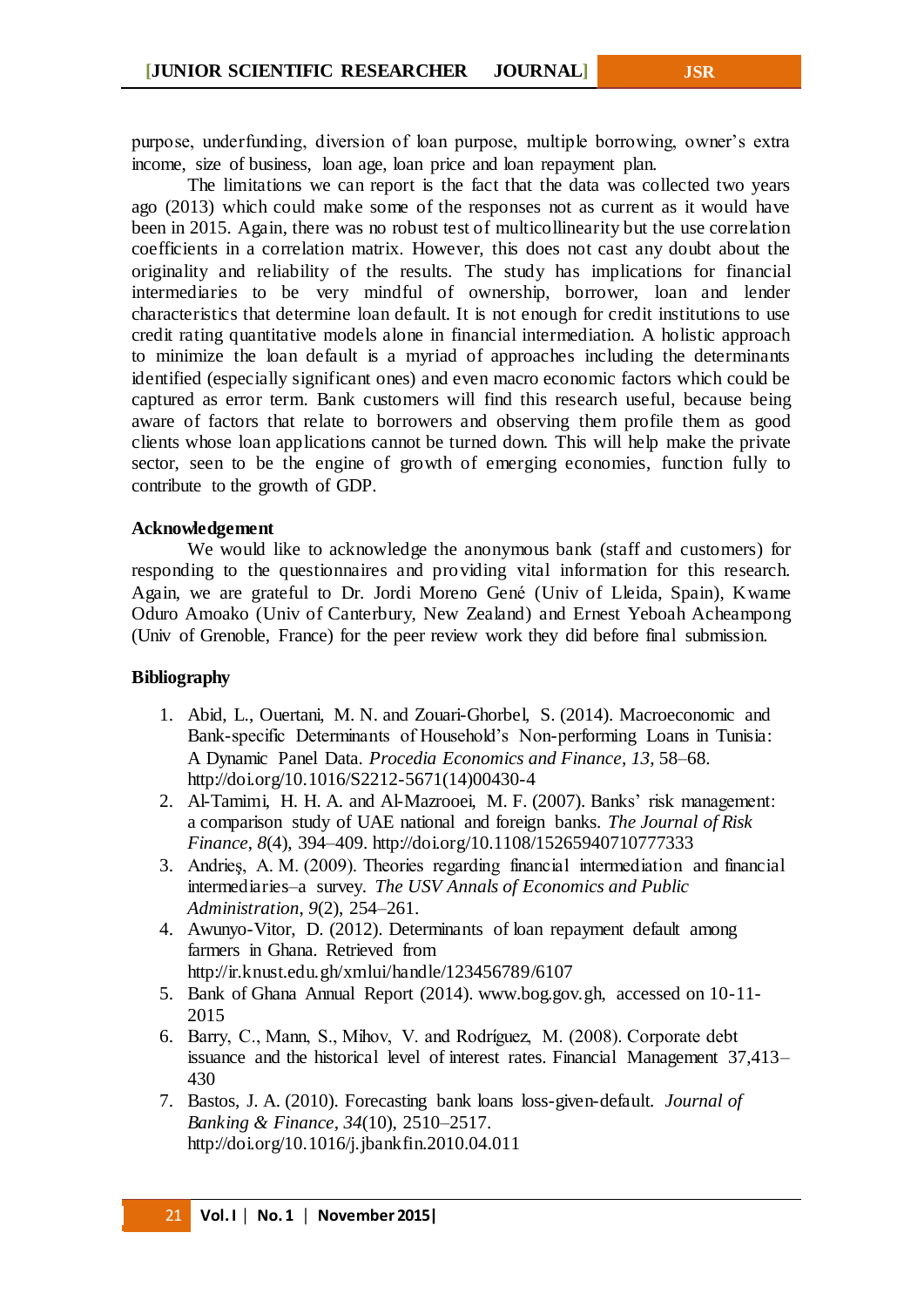- 8. Bernanke, B. S. and Gertler, M. (1995). Inside the Black Box: the channel of Monetary Policy Transmission. *Journal of Economic Perspectives , 9* (4), 27-48.
- 9. Bolton, P.and Freixas, X. (2001). Corporate finance and the monetary transmission mechanism, CEPR. Discussion Paper Series 2892, Londres, Centre for Economic Policy Research.
- 10. Brehanu, A. and Fufa, B. (2008). Repayment rate of loans from semi-formal financial institutions among small-scale farmers in Ethiopia: Two-limit Tobit analysia. *The Journal of Socio-Economics, 37*, 2221-2230.
- 11. Casu, B., Girardone, C. and Molyneux, P. (2006), *Introduction to Banking*, Harlow: FT Prentice Hall, Pearson Education Ltd.
- 12. Claessend, S., Krahnen, J. and Lang, W. (2005). The Basel II Reform and Retail Credit Markets. *Journal of Financial Services Research , 28*, 5-13.
- 13. Claus, I., and Grimes, A. (2003). *Asymmetric information, financial intermediation and the monetary transmission mechanism: A critical review*. New Zealand Treasury. Retrieved on 13-11-2014 from http://www.researchgate.net/profile/Arthur\_Grimes/publication/5204025\_Asym metric\_Information\_Financial\_Intermediation\_and\_the\_Monetary\_Transmission Mechanism A Critical Review/links/0046352284cb9e4d2e000000.pdf
- 14. Coravos, A. R. (2010). *Measuring the Likelihood of Small Business Loan Default* (Doctoral dissertation, Duke University).
- 15. Cornett, M. M., McNutt, J. J., Strahan, P. E., and Tehranian, H. (2011). Liquidity risk management and credit supply in the financial crisis. *Journal of Financial Economics*, *101*(2), 297–312. http://doi.org/10.1016/j.jfineco.2011.03.001
- 16. Dixon, R., Ritchie, J., and Siwale, J. (2007). Loan officers and loan 'delinquency'in Microfinance: A Zambian case. In *Accounting forum* (Vol. 31, No. 1, pp. 47-71). Elsevier.
- 17. Faulkender, M. and Petersen, M. (2006). Does the source of capital affect capital structure? *Review of Financial Studies , 19*, 45-79.
- 18. Foster, B. P. and Zurada, J. (2013). Loan defaults and hazard models for bankruptcy prediction. *Managerial Auditing Journal*, *28*(6), 516–541. http://doi.org/10.1108/02686901311329900
- 19. Freixas, X. and Rochet, J.C. (2008) "*Microeconomics of banking*", 2nd ed. The MIT Press.
- 20. Fukuda, S., Kasuya, M. and Akashi, K. (2009). Impaired bank health and default risk. *Pacific-Basin Finance Journal*, *17*(2), 145–162. http://doi.org/10.1016/j.pacfin.2008.06.002
- 21. Ghana Banking Survey, (2013) Harnessing the SME potential, PricewaterhouseCoopers and Ghana Association of Bankers, 2013. available on http://www.pwc.com/gh/en/publications/ghana-banking-survey-2013.html, accessed 10-11-2014
- 22. Ghosh, A. (2015). Banking-industry specific and regional economic determinants of non-performing loans: Evidence from US states. *Journal of Financial Stability*, *20*, 93–104. http://doi.org/10.1016/j.jfs.2015.08.004
- 23. Glennon, D., and Nigro, P. (2005). Measuring the default risk of small business loans: A survival analysis approach. *Journal of Money, Credit and Banking*, 923-947.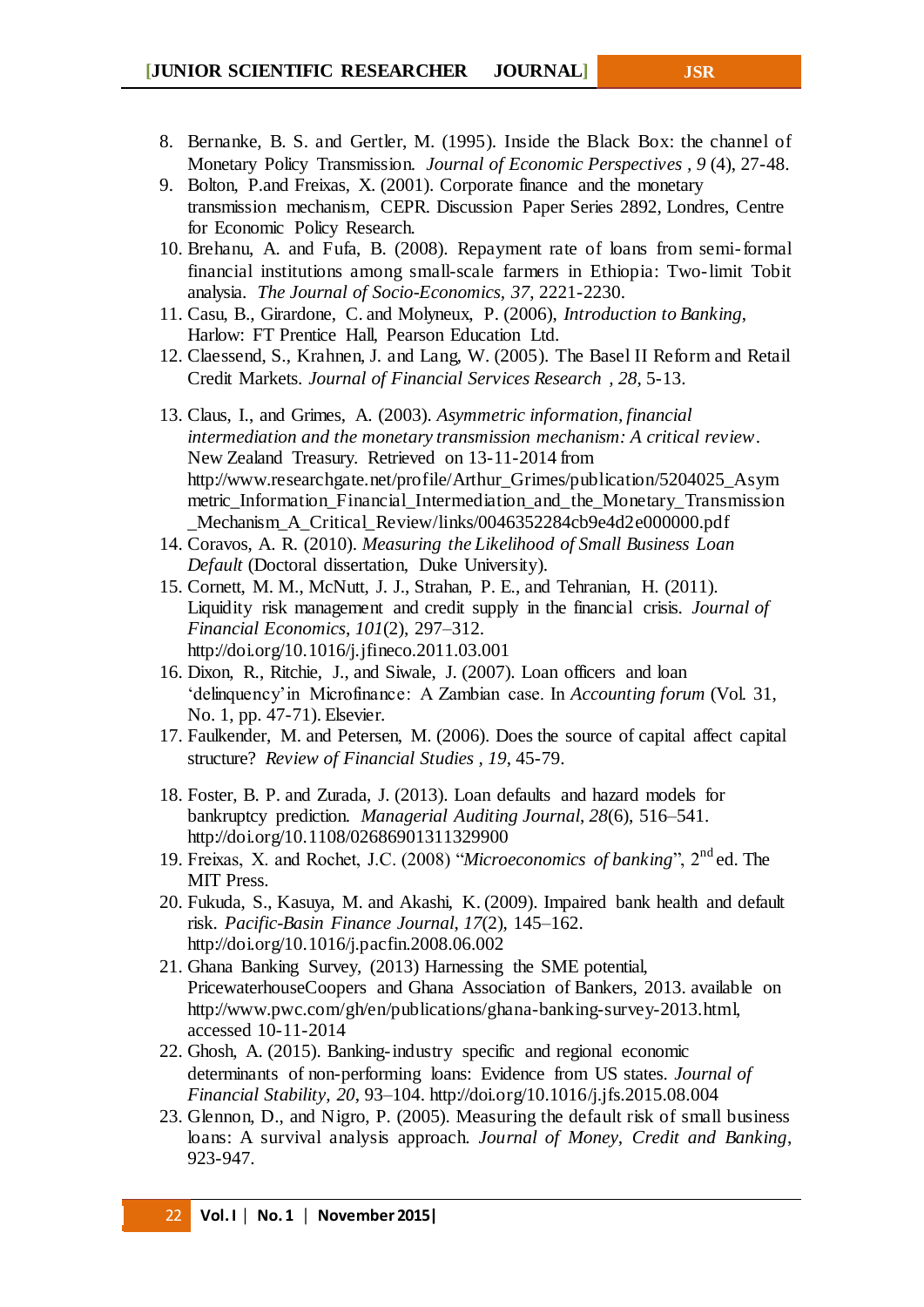- 24. Haq, M. (2010). Factors determining bank risks: A European perspective (p. 52). Presented at the 2010 AFAANZ Conference, Christchurch, New Zealand: AFAANZ. Retrieved from http://espace.library.uq.edu.au/view/UQ:227937/UQ227937\_fulltext.pdf
- 25. Haq, M., Faff, R., Seth, R. and Mohanty, S. (2014). Disciplinary tools and bank risk exposure. *Pacific-Basin Finance Journal*, *26*, 37–64. http://doi.org/10.1016/j.pacfin.2013.10.005
- 26. Herrington, M. and Wood, E. (2003). *GLobal Entrepreneurship Monitor, South African Report*. Retrieved Nov 4, 2015, from http://www.gbs.nct.ac.za/gbswebb/userfiles/gemsouthafrica.2000pdf.
- 27. Ivashina, V. and Scharfstein, D. (2010). Bank lending during the financial crisis of 2008. *Journal of Financial Economics*, *97*(3), 319–338. http://doi.org/10.1016/j.jfineco.2009.12.001
- 28. Jiménez, G., Lopez, J. A. and Saurina, J. (2013). How does competition affect bank risk-taking? *Journal of Financial Stability*, *9*(2), 185–195. http://doi.org/10.1016/j.jfs.2013.02.004
- 29. Jiménez, G., Salas, V. and Saurina, J. (2009). Organizational distance and use of collateral for business loans. *Journal of Banking & Finance*, *33*(2), 234-243
- 30. Jimenez, G. and Saurina, J. (2003). Collateral, type of lender and relationship bank as determinants of credit risk. *Journal of Banking and Finance* 27, 1–21
- 31. Khieu, H. D., Mullineaux, D. J. and Yi, H.-C. (2012). The determinants of bank loan recovery rates. *Journal of Banking & Finance*, *36*(4), 923–933. http://doi.org/10.1016/j.jbankfin.2011.10.005
- 32. Kiyotaki, N. and Moore, J. (1997), Credit cycles, *Journal of Political Economy*, 105, 211-48
- 33. Knapp, L. G. and Seaks, T. G. (1992). An Analysis of the Probability of Default on Federally Guranteed Student Loans. *The Review of Economics and Statistics*, *74*(3), 404. http://doi.org/10.2307/2109484
- 34. Lawrence, R. Z. (1995). US wage trends in the 1980s: The role of international factors. *Economic Policy Review*, *1*(1).
- 35. Louzis, D. P., Vouldis, A. T. and Metaxas, V. L. (2012). Macroeconomic and bank-specific determinants of non-performing loans in Greece: A comparative study of mortgage, business and consumer loan portfolios. *Journal of Banking & Finance*, *36*(4), 1012–1027. http://doi.org/10.1016/j.jbankfin.2011.10.012
- 36. Madura, J. (2008). *Financial institutions and markets*. Cengage Learning EMEA.
- 37. Makri, V., Tsagkanos, A. and Bellas, A., (2014). Determinants of nonperforming loans: the case of Eurozone. Panoeconomicus 2, 193–206.
- 38. Messai, A. S. and Jouini, F. (2013). Micro and macro determinants of nonperforming loans. *International Journal of Economics and Financial Issues*, *3*(4), 852-860.
- 39. Mishkin, F. (2006). The Economics of Money, Banking and Financial Markets, 8<sup>th</sup> ed, Pearson Education Inc. Boston, USA: 219-279.
- 40. Mokhtar, S. H., Nartea, G. and Gan, C. (2012). Determinants of microcredit loans repayment problem among microfinance borrowers in Malaysia. *International Journal of Business and Social Research*, *2*(7), 33-45.
- 41. Robson, C. (2011). *Real world research*. 2nd ed, Blackwell publishing, UK.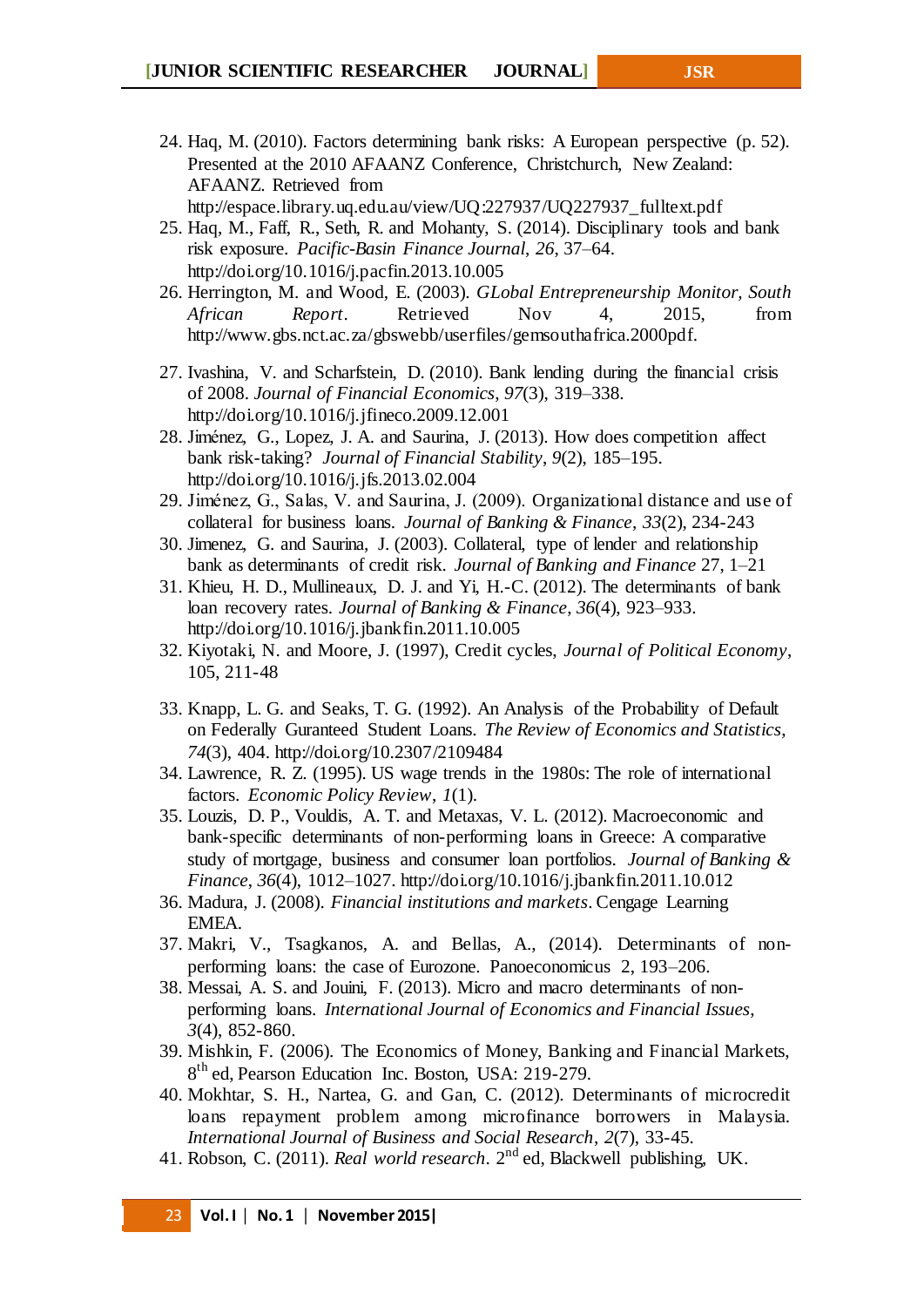- 43. Salas, V. and Saurina, J. (2002). Credit risk in two institutional regimes: Spanish commercial and savings banks. *Journal of Financial Services Research*, *22*(3), 203–224.
- 44. Saurina, J. and Jimenez, G. (2006). Credit Cycles, Credit Risk, and Prudential Regulation. Retrieved 9 April 2015, from http://mpra.ub.unimuenchen.de/718/1/MPRA\_paper\_718.pdf
- 45. Scholtens, B. and van Wensveen, D. (2003). The theory of financial intermediation an essay on what it does (not) explain. SUERF – The European Money and Finance Forum Vienna 2003
- 46. Sobehart, J.; Keenan, S. and Stein, R. (2001). Benchmarking quantitative default risk models: A validation methodology. *Algo Research Quarterly (Algorithmics),* 4 (1/2): 57–72.

# **APPENDICES**

| <b>Appendix 1. Categorical Variables Coding</b> |                             |           |                  |  |  |  |
|-------------------------------------------------|-----------------------------|-----------|------------------|--|--|--|
|                                                 |                             | Frequency | Parameter coding |  |  |  |
|                                                 |                             |           | (1)              |  |  |  |
| Ownership Structure                             | Other forms of<br>ownership | 71        | .000             |  |  |  |
|                                                 | Sole Proprietor             | 153       | 1.000            |  |  |  |
| Size of business                                | Large                       | 108       | .000             |  |  |  |
|                                                 | Small                       | 116       | 1.000            |  |  |  |
| Location of business                            | Near                        | 71        | .000             |  |  |  |
| from bank                                       | Far                         | 153       | 1.000            |  |  |  |
|                                                 | Long                        | 122       | .000             |  |  |  |
| Relationship with bank                          | Short                       | 102       | 1.000            |  |  |  |
| Diversion of loan                               | N <sub>o</sub>              | 173       | .000             |  |  |  |
| purpose                                         | Yes                         | 51        | 1.000            |  |  |  |
| Cost of funds                                   | Low                         | 154       | .000             |  |  |  |
|                                                 | High                        | 70        | 1.000            |  |  |  |
|                                                 | Short term                  | 161       | .000             |  |  |  |
| Loan Age                                        | Long term                   | 63        | 1.000            |  |  |  |
|                                                 | Short                       | 30        | .000             |  |  |  |
| Loan repayment plan                             | Long                        | 194       | 1.000            |  |  |  |
|                                                 | No                          | 135       | .000             |  |  |  |
| Multiple borrowing                              | Yes                         | 89        | 1.000            |  |  |  |
| Delays in loan                                  | No                          | 69        | .000             |  |  |  |
| processing                                      | Yes                         | 155       | 1.000            |  |  |  |
| Extra Source of Income                          | Yes                         | 67        | .000             |  |  |  |
| apart from business                             | N <sub>0</sub>              | 157       | 1.000            |  |  |  |
|                                                 | No                          | 98        | .000             |  |  |  |
| Underfunding                                    | Yes                         | 126       | 1.000            |  |  |  |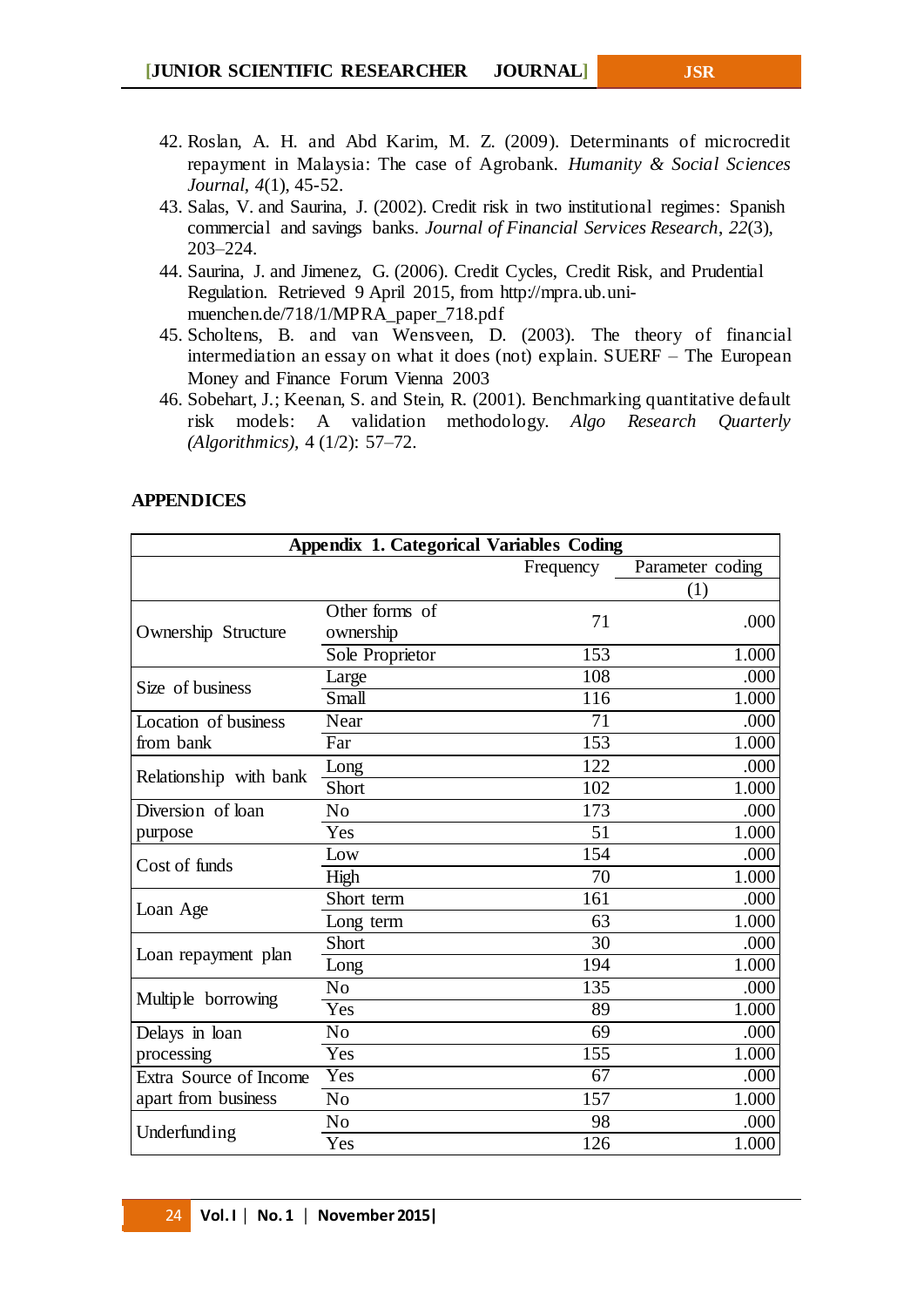| Collateral Provided  | Yes                 | 186 | .000  |
|----------------------|---------------------|-----|-------|
|                      | N <sub>0</sub>      | 38  | 1.000 |
|                      | Expansion           | 151 | .000  |
| Purpose of loan      | Other purposes      | 73  | 1.000 |
| Duration in Business | Not New in Business | 135 | .000  |
|                      | New in Business     | 89  | .000  |

*Source: Field survey, 2013*